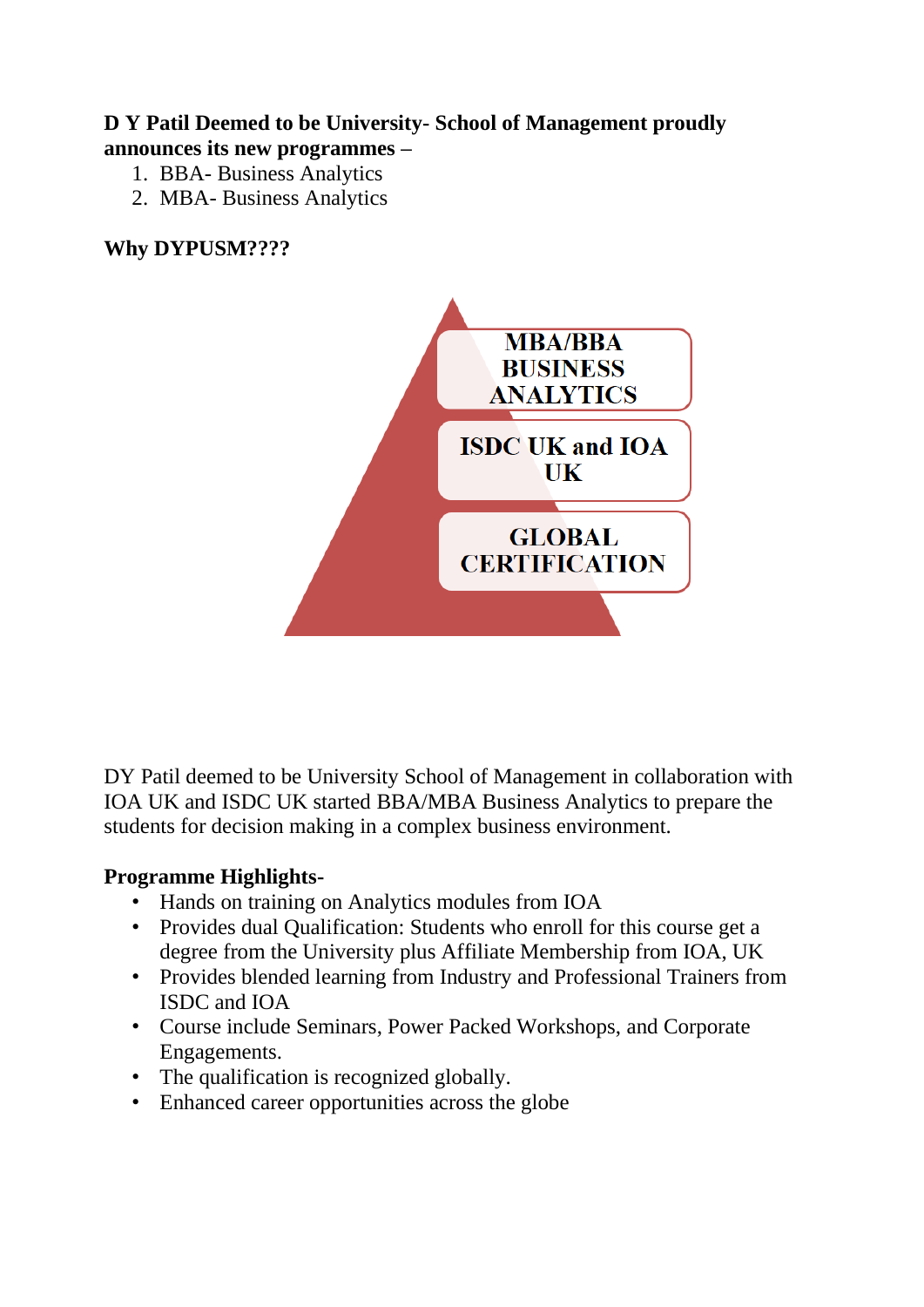## **Modules covered-**

## **BBA-BA**-

| Serial         | <b>Module Name</b>       | Focus on                                       |
|----------------|--------------------------|------------------------------------------------|
| Number         |                          |                                                |
| $\mathbf{1}$   | Basic Math &             | Building math & statistics foundation for      |
|                | <b>Statistics</b>        | understanding methods of analysis which are    |
|                |                          | called algorithms                              |
| $\overline{2}$ | <b>Excel Foundation</b>  | Learning Excel inbuilt functions for quick     |
|                |                          | analysis and computation                       |
| 3              | <b>SQL &amp; DBMS</b>    | Finding needed reports in tabular form from    |
|                | <b>Basics</b>            | data warehouse                                 |
| $\overline{4}$ | Introduction to R        | Basics of R Language                           |
|                | Programming              |                                                |
| 5              | Introduction to          | <b>Basics of Python Language</b>               |
|                | Python                   |                                                |
|                | Programming              |                                                |
| 6              | <b>Business</b>          | Application of R Language for statistical      |
|                | <b>Statistics with R</b> | analysis                                       |
| $\overline{7}$ | Multivariate Data        | Dealing data with more variables or columns    |
|                | Analysis                 |                                                |
| 8              | Data                     | For quick understanding of the available facts |
|                | Visualization            |                                                |
| 9              | <b>Text Mining</b>       | Processing & analyzing data of words like      |
|                |                          | marketing or audit reports and Social Media    |
|                |                          | Analysis                                       |
| 10             | Data Mining              | Predictive models                              |
| 11             | <b>Capstone Project</b>  | Based on real time data. Students will apply   |
|                | with 2 quizzes           | all learnt concepts and suggest solution.      |
|                |                          | Quizzes will sharpen their understanding.      |

## **MBA-BA**-

| Serial         | <b>Module Name</b> | Focus on                                |
|----------------|--------------------|-----------------------------------------|
| Number         |                    |                                         |
|                | Data Wrangling     | Data manipulation and Demystifying      |
|                | using $R$          | statistical concepts with R             |
| $\overline{2}$ | Python             | Basics of Python Language including key |
|                | Programming        | libraries and building user defined     |
|                |                    | functions                               |
| 3              | SQL & No-SQL       | Learning basic and advance queries      |
|                |                    | trough mySQL                            |